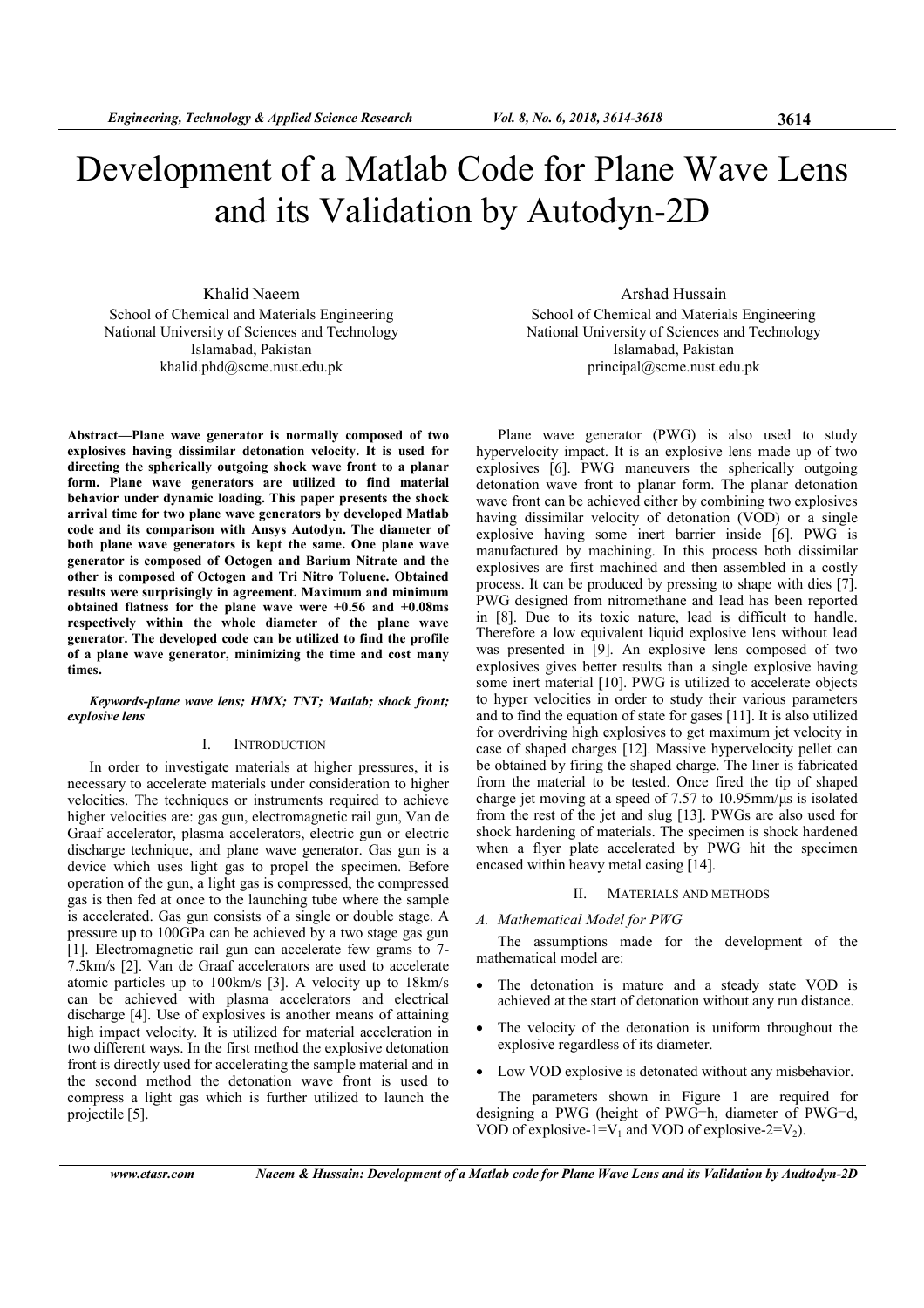

PWG is designed in a way to get a plane detonation wave front at PP<sup>∗</sup> given in Figure 1. With the help of Figure 1 this condition is written mathematically:

$$
T_{\text{PWG}} = \frac{OC}{V_1} \tag{1}
$$

$$
OC = \sqrt{h^2 + r^2}
$$
 (2)

$$
T_{\text{PWG}} = T_1 + T_2 \tag{3}
$$

where:

$$
T_1 = \frac{h_1}{v_1} \text{ and } T_2 = \frac{h_2}{v_2} \tag{4}
$$

Therefore  $(1)$ ,  $(3)$  and  $(4)$  can be written in the form of  $(5)$ :

$$
\frac{OC}{V_1} = \frac{h_1}{V_1} + \frac{h_2}{V_2}
$$
 (5)

A small step size in the y direction is taken for granted (let  $\Delta y=0.25$ ) and the corresponding value for x coordinate is calculated using (4). The values of  $h_1$  and  $h_2$  are given by (6):

$$
h_1 = \sqrt{x_1^2 + \Delta y^2}
$$
 and  $h_2 = \sqrt{x_2^2 - x_1^2}$  (6)

Finally the boundary conditions are applied and the code is run in a loop. By decreasing the step size  $\Delta y$ , the number of points increases. For the Octogen (HMX) and Barium Nitrate (Baratol) PWG height, diameter, velocities of detonation for HMX and Baratol were taken as 50.0, 45.0, 8.73 and 4.90 respectively. Matlab was selected for code writing as it contains built in functions for plotting. The flowchart given in Figure 2 was followed during the writing of the code.

# B. Methodology

Following the flow chart given in Figure 2, code was written to obtain the profile of PWG at four decreasing step sizes of  $0.5$ ,  $0.25$ ,  $0.125$  and  $0.0625$ mm. By reducing the step size in Matlab by 50, 75 and 87.5 percent i.e. from 0.5 to 0.25, 0.125 and 0.0625 the percent increase in the number of steps was 97.4, 294.9 and 689.7 for the HMX-Baratol PWG and 99, 298 and 696 for HMX TNT PWG respectively.



Fig. 4. PWG profile of HMX and TNT at decreasing step size

#### C. Simulations

The obtained profiles from Matlab were plotted in Cadkey. Two arcs were fit to the entire points for simplicity, each arc

www.etasr.com Naeem & Hussain: Development of a Matlab code for Plane Wave Lens and its Validation by Audtodyn-2D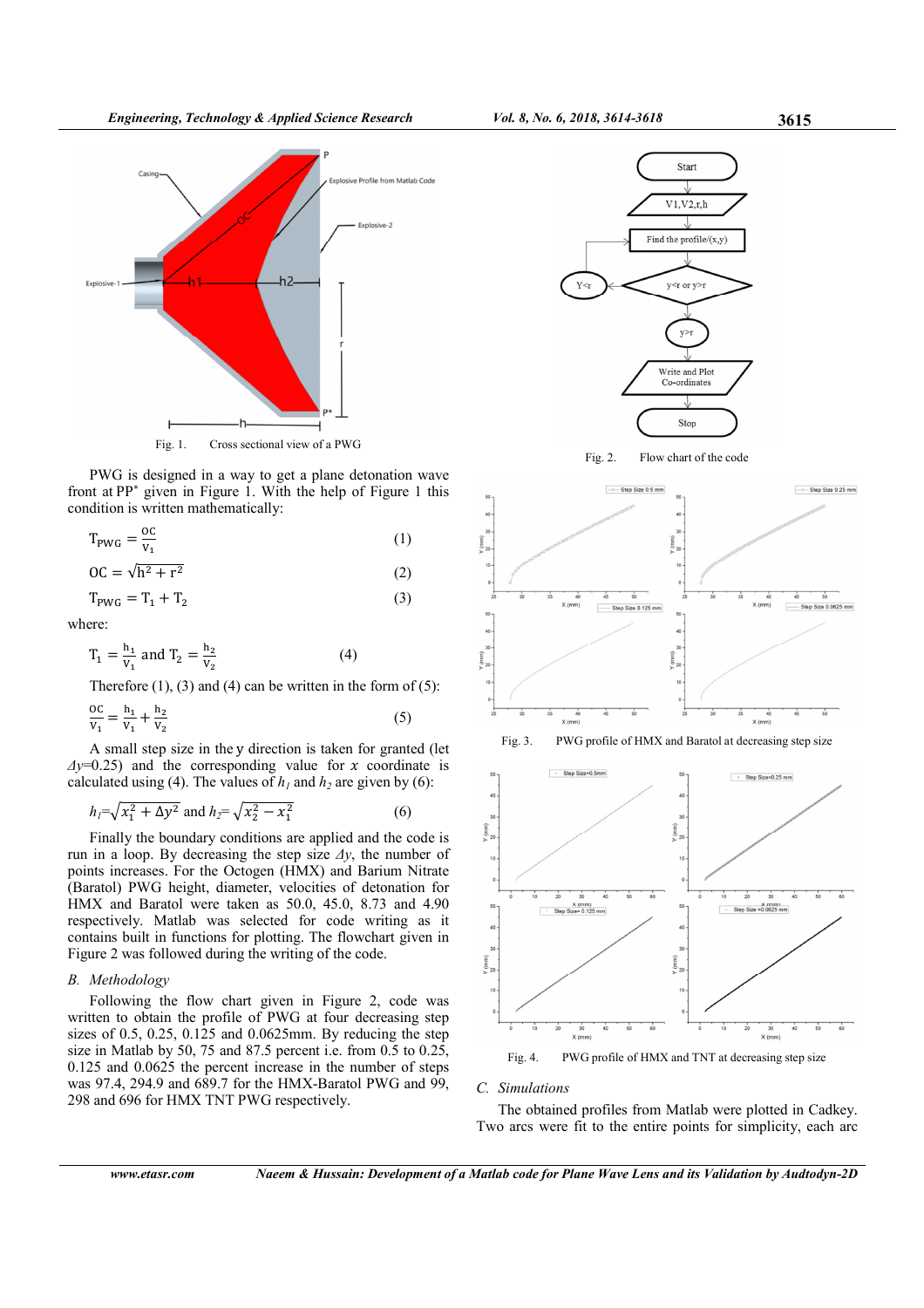was drawn by selecting three points on the profile so as a whole only six points were taken from the whole profile points. This practice was performed in order to model easily the PWG profile in Ansys Autodyn. Simulations were run in two dimensional axial symmetry in order to save time and computer resources [15]. Mesh density greatly affects the simulation results: increasing the mesh density increases the time required for simulation including accuracy and vice versa [16]. The employed mesh in all simulations had a cell size of 0.33mmx0.33mm per cell for the entire domain. The boundary condition for the problem was set to flow out, which mimics the condition that materials once moved out of the boundary do not participate in any sort of action. Jones-Wilkens-Lee (JWL) equation-of-state was used to model HMX, TNT and Baratol. General form of the JWL equation for the solid unreacted and gases reacted phase is given by (7) [17]:

$$
P = A \left[ 1 - \frac{\omega}{R_1 v} \right] e^{-R_1 V} + B \left[ 1 - \frac{\omega}{R_2 v} \right] e^{-R_2 V} + \frac{\omega E}{v} \quad (7)
$$

where  $P$ ,  $V$  and  $E$  in the equation represent detonation pressure, relative volume and internal energy per unit volume of the explosive respectively, whereas  $A, B, \omega, R_1$  and  $R_2$  are all constants. The JWL parameters for all the three explosives are given in Table I.

TABLE I. JWL EQUATION OF STATE FOR HMX, BARATOL AND TNT

|                     | <b>HMX</b> [18] | <b>Baratol</b> [19] | <b>TNT [18]</b> |
|---------------------|-----------------|---------------------|-----------------|
| Density $(kg/mm^3)$ | 1740            | 2600                | 1630            |
| V(m/s)              | 8730            | 4900                | 6930            |
| P (GPa)             | 31.1            | 11.0                | 21.0            |
| A(GPa)              | 748             | 1265                | 373.7           |
| <b>B</b> (GPa)      | 12.1            | 1.55                | 374.7           |
| $\mathbf{R}_1$      | 4.5             | 5.8                 | 4.15            |
| $\mathbf{R}_2$      | 1.1             | 2.0                 | 0.9             |
| $\omega$            | 0.3             | 0.6                 | 0.35            |
| $E(j/mm^3)$         | 10.2            | 11                  | 6.0             |

To study the effects of boat tailing and casing the following four cases were studied.

- 1) Without Boat Tailing
- Without casing
- With 2mm aluminum casing
- 2) With Boat Tailing
- Without casing
- With 2mm aluminum casing
- D. Simulation Results

Shock front arrival times, obtained from Autodyn for the HMX- Baratol PWG without and with boat tailing and for each of the two cases, without and with two millimeter thick aluminum casing, at a distance of 50mm from the detonation points, are listed in Table II. Shock front arrival times obtained from Autodyn for the (HMX, TNT) PWG without and with boat tailing, without and with two millimeter thick aluminum casing at a distance of 67mm from the detonation points are given in Table III. Matlab code was run to find the arrival time of shock front at 60mm from the point of detonation. Additional 7mm of HMX were added to the HMX part in order

Figure 7.

to ensure the proper detonation of the second low explosive which may deflagrate in some cases if the shock wave does not have enough energy [20]. In some cases the shock wave slowly dies out or attenuates and changes to a sound wave. Exploded views of HMX-Baratol and HMX-TNT PWGs are given in

TABLE II. SHOCK FRONT ARRIVAL TIME FOR (HMX-BARATOL) PWG

| <b>Position</b> |             | <b>Without Boat Tailing</b>                 |             | <b>With Boat Tailing</b> |                    |  |
|-----------------|-------------|---------------------------------------------|-------------|--------------------------|--------------------|--|
|                 |             | <b>With Casing</b><br><b>Without Casing</b> |             | <b>Without Casing</b>    | <b>With Casing</b> |  |
| X               | Y           | Time $(\mu s)$                              |             | Time $($ us $)$          |                    |  |
| 50              | $\theta$    | 7.579                                       | 7.569       | 7.576                    | 7.535              |  |
| 50              | 5           | 7.585                                       | 7.569       | 7.537                    | 7.572              |  |
| 50              | 10          | 7.615                                       | 7.569       | 7.563                    | 7.572              |  |
| 50              | 15          | 7.636                                       | 7.679       | 7.676                    | 7.647              |  |
| 50              | 20          | 7.734                                       | 7.735       | 7.753                    | 7.787              |  |
| 50              | 25<br>7.885 |                                             | 7.919       | 7.877                    | 7.874              |  |
| 50              | 30<br>7.992 |                                             | 8.012       | 8.049                    | 8.002              |  |
| 50              | 35          | 8.084                                       | 8.123       | 8.083                    | 8.095              |  |
| 50              | 40          | 8.029                                       | 8.067       | 8.026                    | 8.077              |  |
| 50              | 45          | 7.936                                       | 7.661       | 7.934                    | 7.667              |  |
| Average         |             | 7.808                                       | 7.790       | 7.807                    | 7.783              |  |
| Time            |             | $\pm 0.505$                                 | $\pm 0.554$ | $\pm 0.546$              | $\pm 0.560$        |  |

| TABLE III. | SHOCK FRONT ARRIVAL TIME FOR (HMX-TNT) PWG |  |  |
|------------|--------------------------------------------|--|--|
|            |                                            |  |  |

| <b>Position</b> |         | Time (us) Without Boat<br>Tailing |             | Time(µs) With Boat Tailing |             |  |
|-----------------|---------|-----------------------------------|-------------|----------------------------|-------------|--|
| X               | Y       | <b>No Casing</b>                  | 2 mm Casing | <b>No Casing</b>           | 2 mm Casing |  |
| 67              | 0       | 9.270                             | 9.253       | 9.275                      | 9.278       |  |
| 67              | 5       | 9.234                             | 9.237       | 9.235                      | 9.234       |  |
| 67              | 10      | 9.173                             | 9.221       | 9.222                      | 9.222       |  |
| 67              | 15      | 9.206                             | 9.205       | 9.208                      | 9.209       |  |
| 67              | 20      | 9.173                             | 9.205       | 9.205                      | 9.209       |  |
| 67              | 25      | 9.199                             | 9.202       | 9.202                      | 9.203       |  |
| 67              | 30      | 9.199                             | 9.202       | 9.202                      | 9.209       |  |
| 67              | 35      | 9.196                             | 9.197       | 9.195                      | 9.198       |  |
| 67              | 40      | 9.141                             | 9.119       | 9.191                      | 9.110       |  |
| 67              | 45      | 9.199                             | 9.202       | 9.198                      | 9.198       |  |
|                 | Average | $9.199\pm$                        | $9.204\pm$  | $9.213 \pm$                | $9.207\pm$  |  |
| Time            |         | 0.129                             | 0.134       | 0.084                      | 0.168       |  |

## III. RESULTS AND DISCUSSION

Only six points were taken from the entire explosive profile for the modeling of the PWG profile in Ansys Autodyn. Instead of these huge simplifications, flat detonation wave fronts were obtained for both PWGs. Figures 3 and 4 show that decreasing step size increased the number of points for the profile. In other words, accuracy increased at the cost of computational time. These figures also depict that by selecting two explosives having a large difference in VOD, a PWG with smaller height can be designed. Current flatness given in Tables II and III was achieved by drawing two arcs in Autodyn to model and simulate the PWG profile. Flatness can be further improved by fitting multiple arcs to the points generated by Matlab. Table IV depicts that boat-tailing of the PWG reduced the mass of PWG by 41.39% and 26.68% respectively for HMX-Baratol and HMX-TNT PWG. This huge mass reduction decreases the cost of PWG without any sacrifice in its simultaneity. The reduction in explosive reduces the blast effect and the volume of the gases evolved during detonation which degrades the environment. Replacing the Baratol with TNT increased the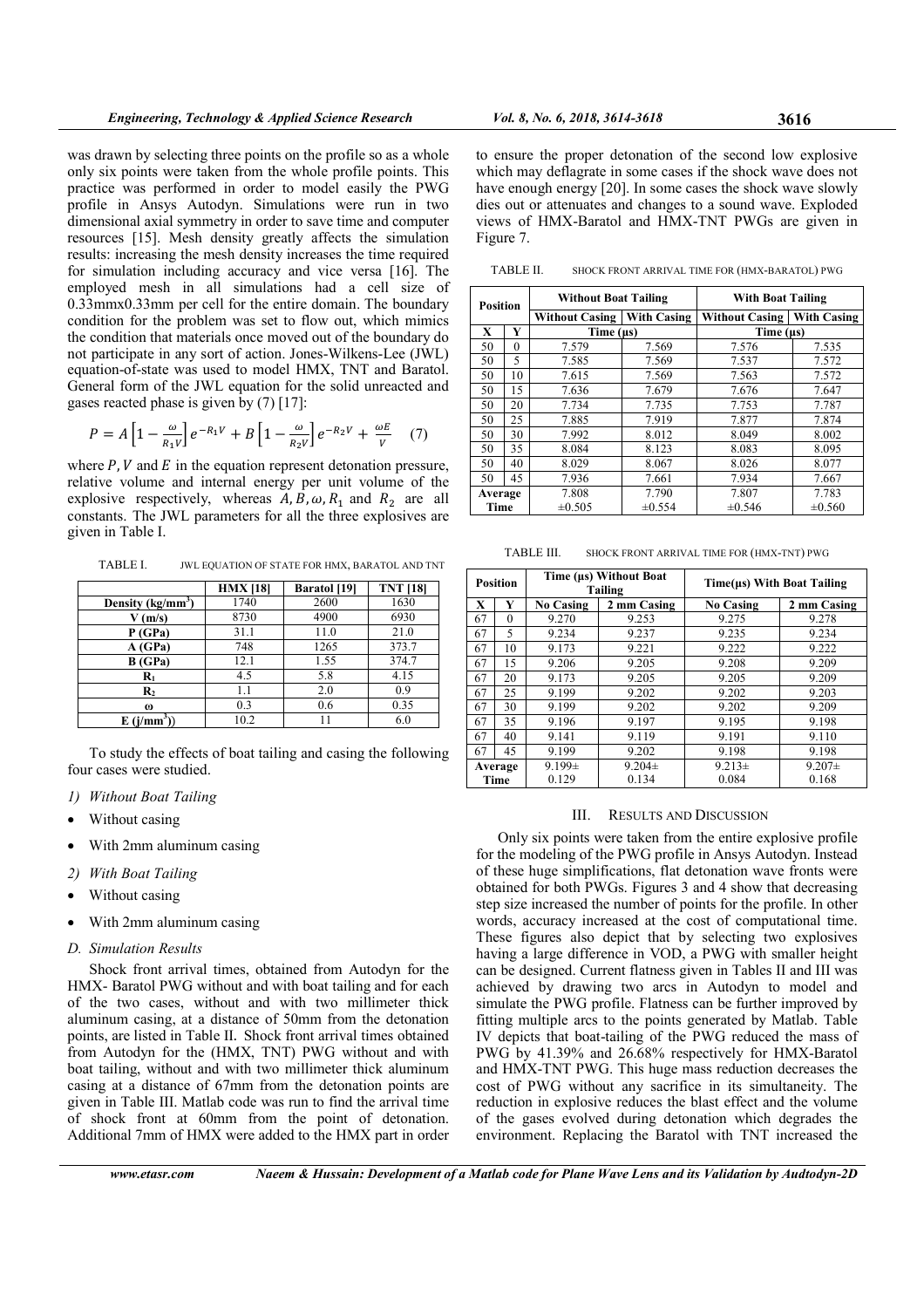PWG length. But the simultaneity of the later is better than the previous as can be seen in Figures 5 and 6. In areas where smaller size is required, it is better to use two explosives which have large difference in their detonation velocity like HMX and Baratol.



Fig. 5. Effect of boat tailing and casing on simultaneity of HMX-Baratol PWG



Fig. 6. Effect of boat tailing and casing on simultaneity of HMX-TNT PWG



Fig. 7. Exploded view of HMX-Baratol and HMX-TNT PWG

Inclusion of casing does affect the timings as can be seen in Figures 5 and 6 but this effect is very small and can be considered negligible. In order to make a PWG of 90mm diameter, it is better to model a PWG of 100mm diameter and

then reduce the diameter to 90mm by turning. This will reduce the edge effects. These effects decrease the PWG performance by the late arrival of the shock front near the outer periphery. It happens because there is not enough high explosive in the periphery to properly detonate the second less sensitive explosive having lesser VOD. This crude Matlab code which only relies on the detonation velocity of explosives gives a good approximation for the profile of PWG.

| <b>PWG</b>             | <b>Variation</b>                      | <b>HMX</b><br>(gm) | <b>Baratol/TNT</b><br>(gm) | Total<br>mass<br>(gm) | $\frac{0}{0}$<br><b>Decrease</b> |  |
|------------------------|---------------------------------------|--------------------|----------------------------|-----------------------|----------------------------------|--|
| HMX,<br><b>Baratol</b> | Without<br><b>Boat Tailing</b>        | 522.79             | 147.21 Baratol             | 670                   | 41.39                            |  |
|                        | <b>With Boat</b><br>Tailing           | 245.46             | 147.21 Baratol             | 392.67                |                                  |  |
| HMX,<br><b>TNT</b>     | <b>Without</b><br><b>Boat Tailing</b> | 535.97             | 204.77 TNT                 | 740.74                | 26.68                            |  |
|                        | <b>With Boat</b><br>Tailing           | 338.30             | 204.77 TNT                 | 543.07                |                                  |  |

TABLE IV. EFFECT OF BOAT TAILING ON THE MASS OF PWG

#### IV. CONCLUSION

Matlab code was successfully written to obtain the PWG profile for any two explosives having dissimilar VOD and the results were compared with the simulation runs on Ansys Autodyn. Results were quite in agreement, even with the inclusion of aluminum casing and boat tailing. Boat tailing reduced the mass of explosive by 41.39% and 26.68% without the cost of losing simultaneity. Boat tailing reduced the amount of exhaust gases to the atmosphere by reducing the amount of explosives in the PWG. To check the effect of step size in Matlab, four successive decreasing step sizes were employed. This increased the computational time and the number of data points or accuracy. With the developed Matlab code any two explosives with dissimilar VOD can be selected to design a PWG. It is better to have two explosives which have a wide gap in their VOD. Replacing Baratol with TNT not only increased the length of PWG as shown in Figure 7 but also improved its simultaneity as given in Tables II and III. The developed code reduces the cost of PWG by decreasing the number of tests required to finalize the PWG.

#### **REFERENCES**

- [1] A. Mitchell, W. Nellis, "Diagnostic system of the Lawrence Livermore National Laboratory two‐stage light‐gas gun", Review of Scientific Instruments, Vol. 52, No. 3, pp. 347-359, 1981
- [2] L. C. Chhabildas, M. D. Knudson, "Techniques to launch projectile plates to very high velocities", in: High-Pressure Shock Compression of Solids VIII, Springer, pp. 143-199, 2005
- [3] L. C. Chhabildas, Hypervelocity Launch Capabilities to Over 10km/s, Sandia National Labs., Albuquerque, NM, USA, 1991
- J. E. Osher, H. H. Chau, G. R. Gathers, R. S. Lee, R. C. Weingart, "Application of a 100-kV electric gun for hypervelocity impact studies", International Journal of Impact Engineering, Vol. 5, No. 1-4, pp. 501- 507, 1987
- [5] A. B. Wenzel, "A review of explosive accelerators for hypervelocity impact", International Journal of Impact Engineering, Vol. 5, No. 1-4, pp. 681-692, 1987
- [6] W. Xiong, X. Zang, Z. Guan, Y. He, L. Qiao, L. Guo, "Study of simple plane wave generator with an air-metal barrier", Defence Technology, Vol. 10, No. 2, pp. 190-197, 2014